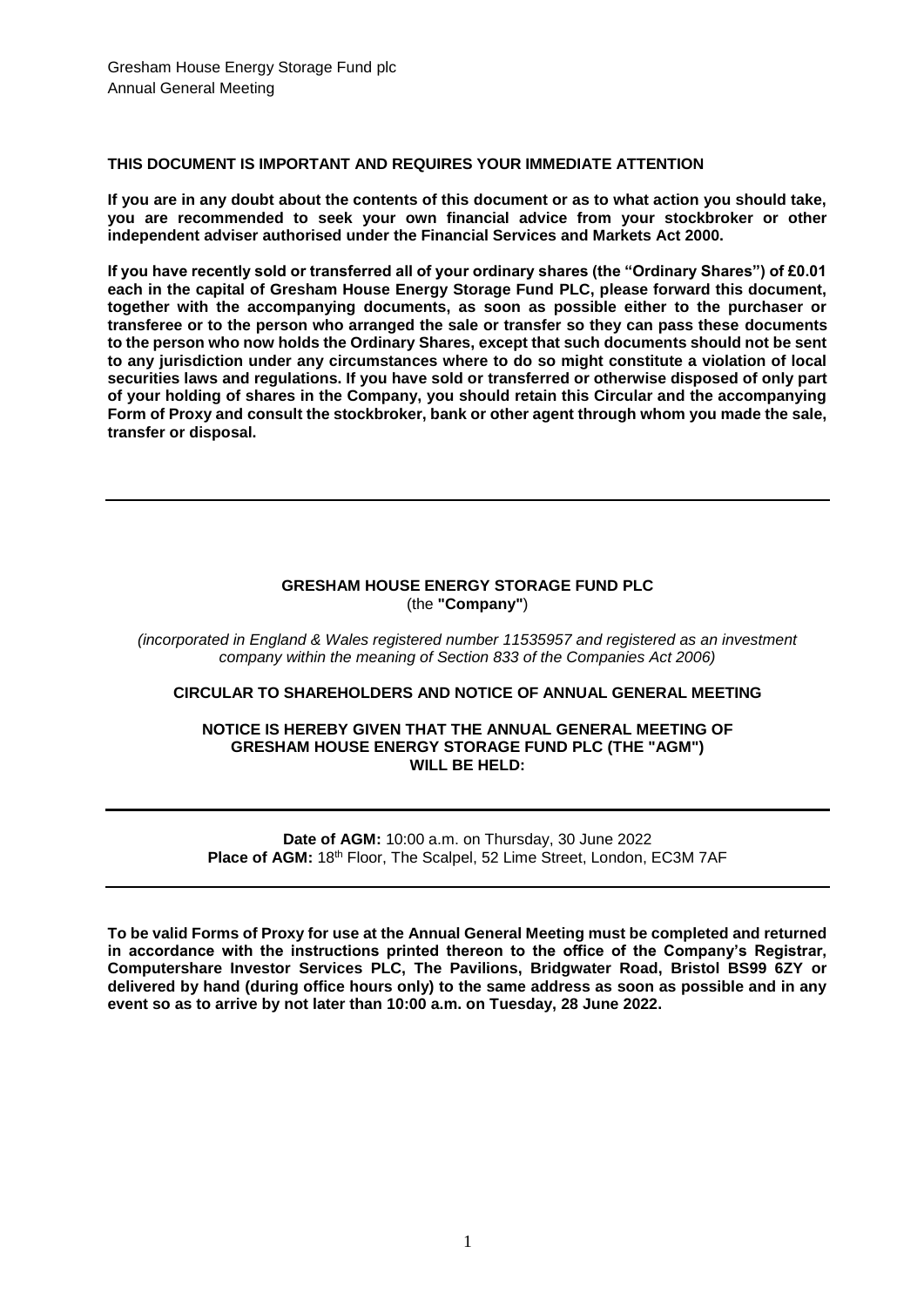# **Letter from the Chair of the Company**

# **GRESHAM HOUSE ENERGY STORAGE FUND PLC**

*(incorporated in England & Wales registered number 11535957 and registered as an investment company within the meaning of Section 833 of the Companies Act 2006)*

#### **Directors:** John Leggate CBE Duncan Neale Cathy Pitt David Stevenson

**Registered Office:** The Scalpel 18th Floor 52 Lime Street London EC3M 7AF

Date: 7 June 2022

#### **Dear Shareholder,**

#### **Notice of 2022 Annual General Meeting**

Following the publication of the Company's annual report and financial statements for the year ending 31 December 2021, please find enclosed the notice of the annual general meeting (the "**Notice of AGM**") of Gresham House Energy Storage Fund plc (the "**Company**") which will be held at 10:00am on Thursday, 30 June 2022, to transact the business set out in the resolutions (the "**Resolutions**") to be proposed at the AGM, which are set out in full below. The place of the AGM will be 18th Floor, The Scalpel, 52 Lime Street, London, EC3M 7AF, the offices of JTC (UK) Limited, the Company's Company Secretary.

The Notice of AGM sets out the business to be considered at the meeting and the purpose of this Circular is to explain certain elements of that business to you and to outline the special arrangements that will be in place at this year's AGM.

The Directors consider that the Resolutions to be proposed at the AGM are in the best interests of the Company and the holders of Ordinary Shares ("**Shareholders**") as a whole. The Directors therefore recommend unanimously to Shareholders that they vote in favour of each of the Resolutions, as the Directors intend to do in respect of their own beneficial holdings.

#### **Proposed AGM Arrangements**

Following the removal of COVID-19 restrictions by the Government, this year's AGM will be held in person and the Board welcomes the opportunity to engage with those shareholders in the Company (**"Shareholders"**) who choose to attend the AGM this year.

The AGM will proceed as set out below:

- the AGM will be held in person at the offices of the Company Secretary, 18th Floor, The Scalpel, 52 Lime Street, London, EC3M 7AF;
- the Board and representatives of Gresham House Asset Management Limited (the **"Investment Manager"**) are expected to be present at the AGM in person;
- there will be no presentation at the AGM; however, the Company will be taking any questions at the AGM and members are encouraged to submit their questions to the Company Secretary at [GHEnergyStorageCoSec@jtcgroup.com](mailto:GHEnergyStorageCoSec@jtcgroup.com) in advance of the AGM;
- the votes on the resolutions to be proposed at the AGM will be conducted on a poll and the Chair of the meeting will vote in the poll in accordance with the proxies held; and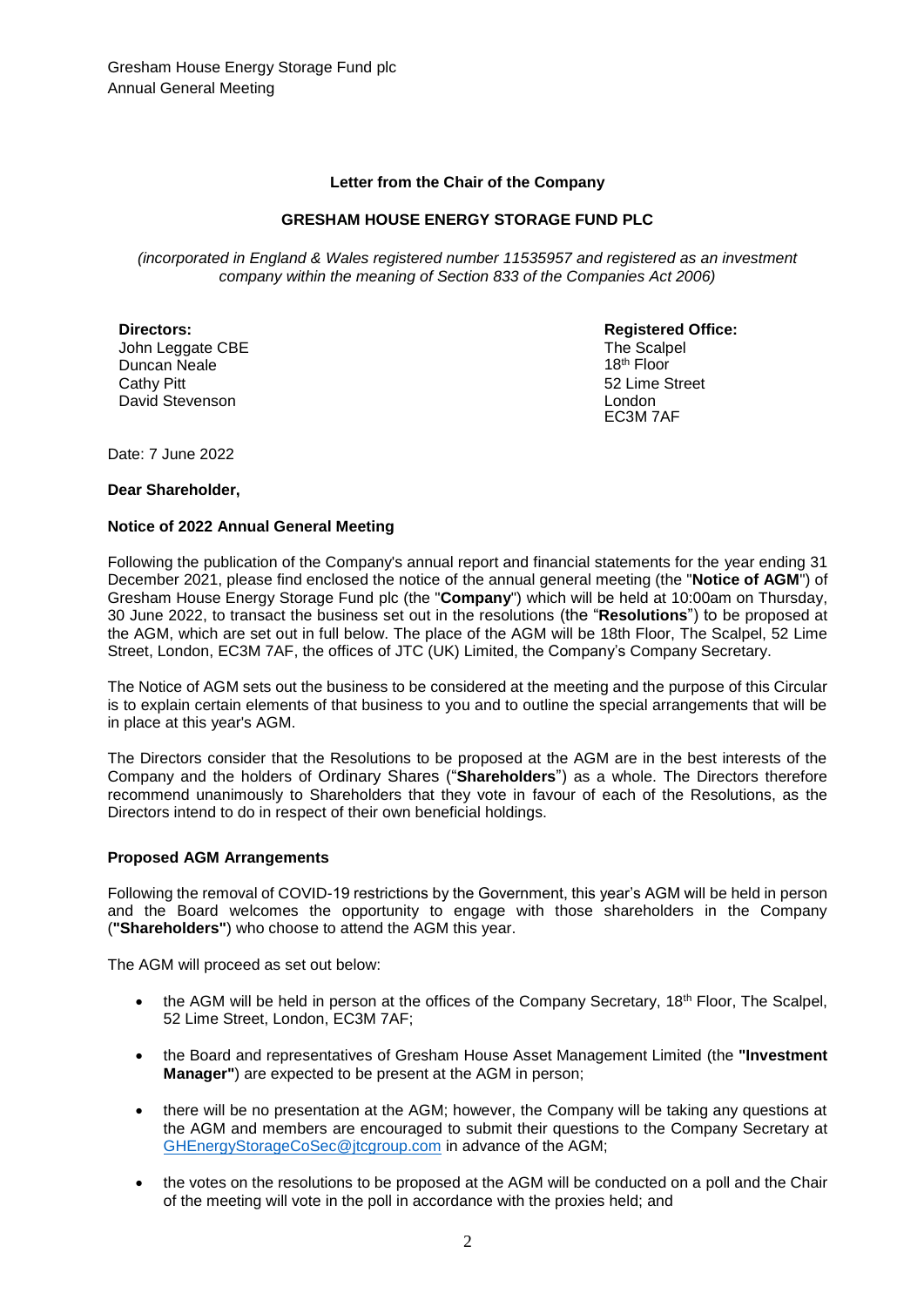the results of the poll votes will be published immediately following the conclusion of the AGM by way of a Regulatory Information Service (**"RIS"**) announcement and on its website [\(https://greshamhouse.com/real-assets/new-energy-sustainable-infrastructure/gresham-house](https://greshamhouse.com/real-assets/new-energy-sustainable-infrastructure/gresham-house-energy-storage-fund-plc/)[energy-storage-fund-plc/\)](https://greshamhouse.com/real-assets/new-energy-sustainable-infrastructure/gresham-house-energy-storage-fund-plc/).

If for any reason circumstances change, the Company will consider these changes and, if it is appropriate, notify shareholders of any changes to the proposed format for the AGM as soon as possible via an RIS announcement and on its website.

#### **The only action that you need to take now is to vote on the Resolutions by completing the accompanying form of proxy ("Form of Proxy") for use by Shareholders at the Annual General Meeting in connection with the Resolutions.**

Whether or not Shareholders intend to attend the AGM, Shareholders are asked to complete and return the Form of Proxy in accordance with the instructions printed on it and return it to Computershare Investor Services PLC, The Pavilions, Bridgwater Road, Bristol BS99 6ZY, as soon as possible and, in any event no later than 10.00 a.m. on Tuesday, 28 June 2022. CREST members who wish to appoint a proxy through the CREST electronic proxy appointment service are referred to Note 5 of the Notice of AGM.

## **Formal Business of the AGM**

## **Ordinary Resolutions**

# **1. Resolution 1: Receive the Annual Report and Financial Statements**

The Companies Act 2006 (the "Companies Act") requires the directors of a public company to lay before the company in general meeting copies of the annual report, directors' report and its auditor's report in respect of each financial year. These are contained in the Company's annual report and financial statements for the year ended 31 December 2021 (the "2021 Annual Report"). Accordingly, a resolution to receive the 2021 Annual Report is included as an ordinary resolution.

#### **2. Resolution 2: Approve the Directors' remuneration report**

The Directors' remuneration report can be found on pages 45 to 47 of the 2021 Annual Report and is subject to an advisory vote by Shareholders, which is proposed as an ordinary resolution. It details the payments that have been made to Directors during the year, in accordance with the current remuneration policy.

The remuneration report will be presented to Shareholders on an annual basis.

# **3. Resolution 3: Dividend Policy**

Resolution 3 proposes to approve the Company's existing dividend policy to pay four quarterly interim dividends per year.

Under the Company's articles of association (the "**Articles of Association**"), the Board is authorised to approve the payment of interim dividends without the need for the prior approval of **Shareholders** 

Having regard to corporate governance best practice relating to the payment of interim dividends without the approval of a final annual dividend by Shareholders, the Board has decided to seek express approval by way of ordinary resolution from Shareholders of its dividend policy to pay four interim dividends per year. This dividend policy remains unchanged to that disclosed in the prospectus (comprising a summary, registration document and securities note) published by the Company on 25 May 2022.

It should be noted that the dividend policy (and the Company's target dividend) is not a profit forecast. Payment of dividends will depend on market conditions, the Company's net income and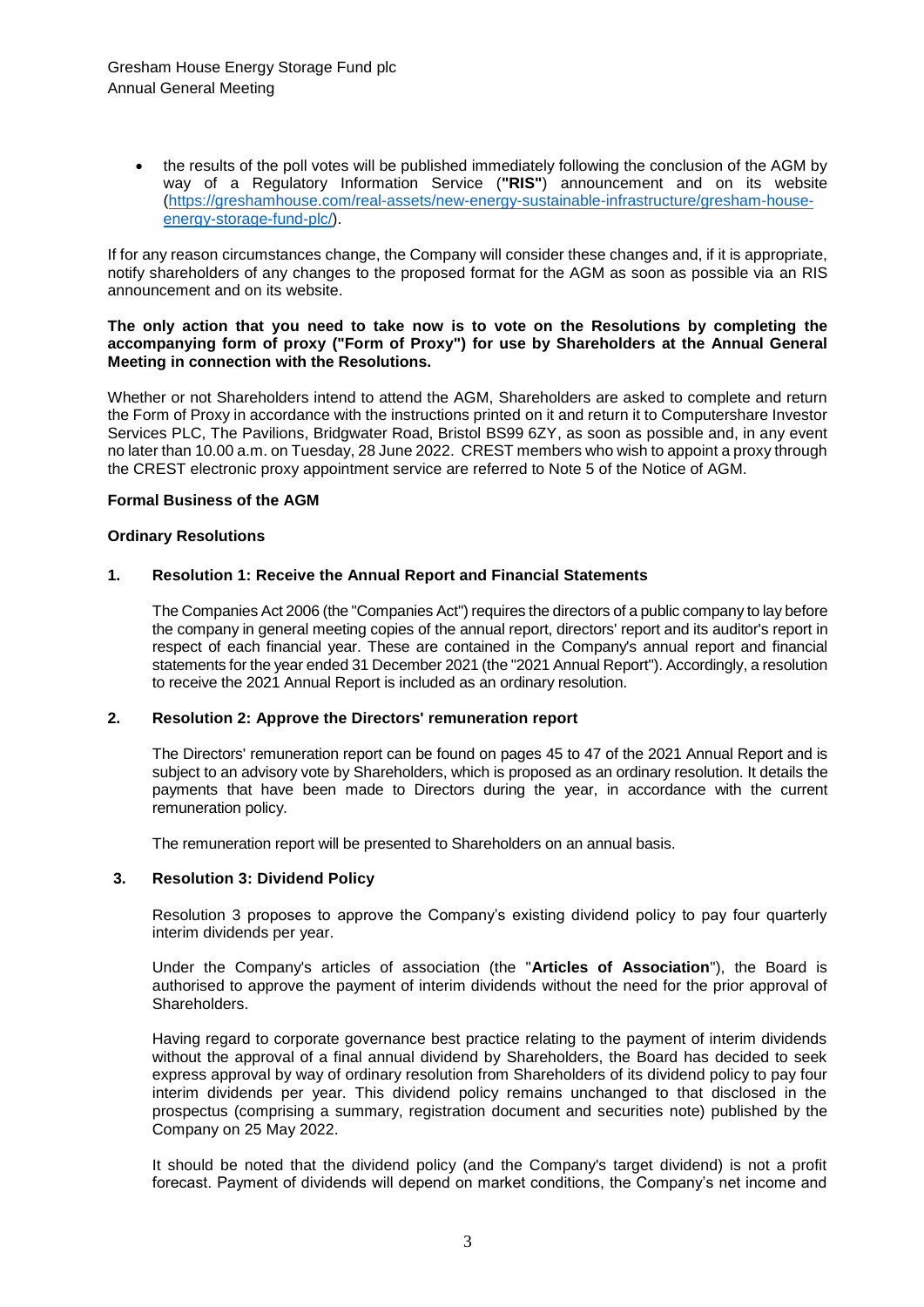the Company's ongoing charges ratio. Dividends will only be paid to the extent permitted in accordance with the Companies Act.

## **4. Resolutions 4 to 7: Election of directors**

It is the policy of the Board to stand for re-election on an annual basis. Each of the existing Directors, John Leggate, Duncan Neale, Cathy Pitt and David Stevenson, will therefore retire from office with effect from the conclusion of the AGM unless re-elected, and will stand for re-election by the Shareholders by means of ordinary resolution.

Brief biographies of each member of the Board standing for re-election can be found on page 39 of the 2021 Annual Report.

Following an evaluation of the Directors conducted during the year, the Board believes that each Director offering him or herself for re-election continues to make an effective and valuable contribution and demonstrates commitment to the role.

## **5. Resolutions 8 and 9: Appointment of auditors and auditors' remuneration**

Resolution 8 relates to the appointment of BDO LLP as the Company's auditors to hold office until the conclusion of the Company's next annual general meeting. This resolution is recommended by the Company's audit committee and endorsed by the Board. Accordingly, it is proposed, as an ordinary resolution, to appoint BDO LLP as the Company's auditors. Similarly, resolution 9 authorises the Directors, upon recommendation from the Company's Audit Committee, to fix the auditors' remuneration.

## **8. Resolution 10: Directors' authority to allot**

Resolution 10 is intended to renew the Company's authority to allot Ordinary Shares for cash or as consideration for the acquisition of investments. Accordingly, resolution 10 authorises the Board to allot (pursuant to resolution 10) Ordinary Shares generally and unconditionally in accordance with section 551 of the Companies Act up to an aggregate nominal value of £541,290.35, representing approximately 10% of the issued ordinary share capital at the date of the Notice of AGM. This resolution is in addition to the powers to allot Ordinary Shares and C Shares granted to the Directors at the General Meeting of the Company held on 13 May 2022.

The Board believes that passing resolution 10 is in Shareholders' interests given that these authorities are intended to be used to fund specific investment opportunities sourced by the Manager, either by issuing new shares for cash or as consideration for the acquisition of investments. In addition, new Ordinary Shares allotted under the authorities will (i) maintain the Company's ability to issue Ordinary Shares tactically, so as to manage the premium to net asset value per Ordinary Share at which the Ordinary Shares trade; (ii) improve liquidity in the market for the Ordinary Shares; and (iii) increase the size of the Company, thereby spreading operating costs over a larger capital base which should reduce the ongoing charges ratio.

Ordinary Shares allotted under this authority will only be allotted at prices greater than the prevailing net asset value per share and a premium to cover the commissions, costs and expenses of the relevant allotment under the relevant placing.

The authority granted pursuant to resolution 10, but not the authorities granted on 13 May 2022, shall expire on the earlier of the next annual general meeting of the Company or, 29 September 2023. The Directors consider it important to have the maximum flexibility commensurate with good corporate governance guidelines to raise finance to enable the Company to respond to market developments and conditions and therefore believes the authority sought to allot up to 10% of the existing issued ordinary share capital of the Company is appropriate.

### **Special Resolutions**

# **9. Resolution 11: Disapplication of statutory pre-emption rights**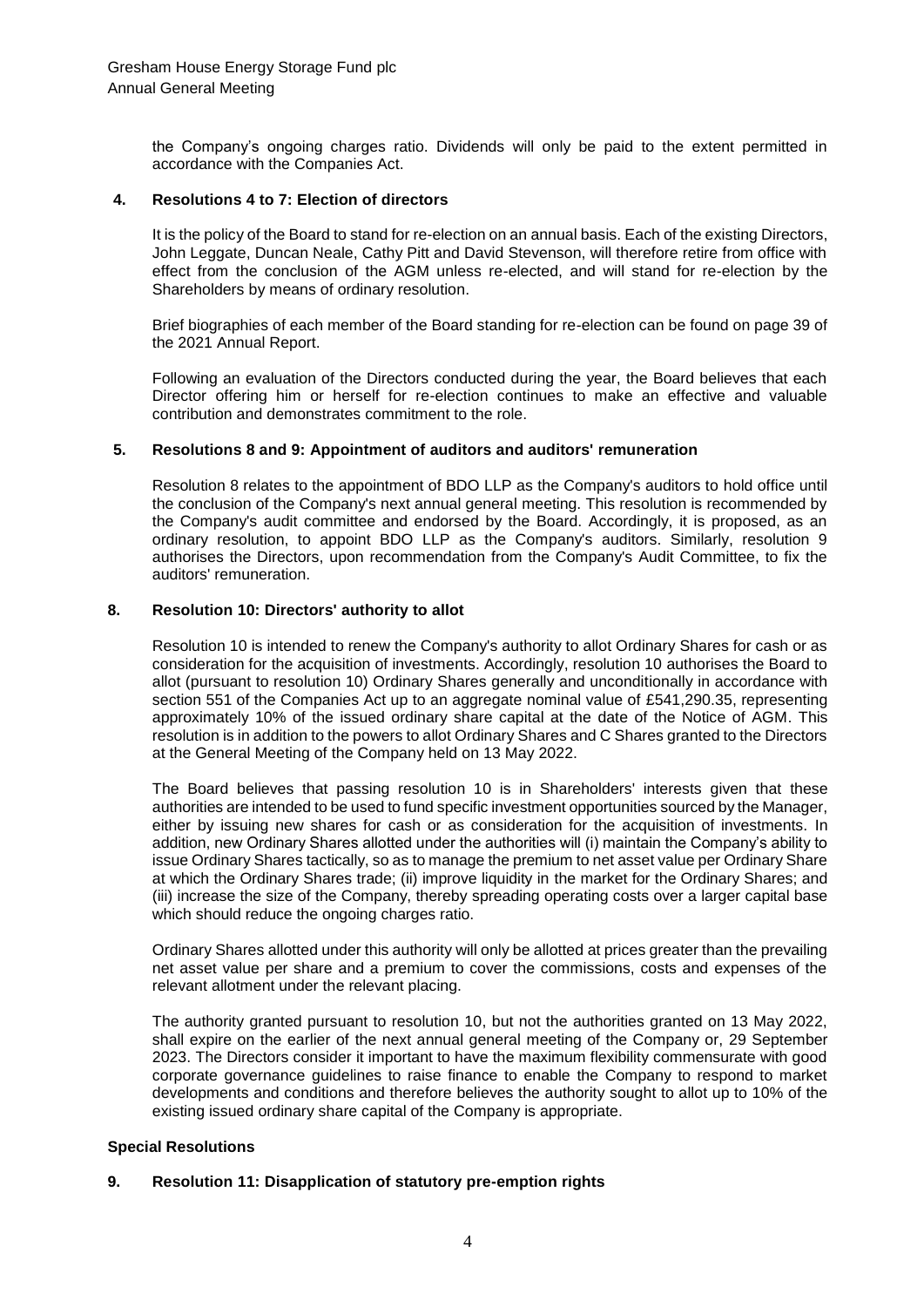Resolution 11 is a special resolution which is being proposed to empower the Directors to disapply the pre-emption rights of existing Shareholders in relation to allotments (or sales from treasury) of Ordinary Shares for cash under resolution 10 (being in respect of Ordinary Shares up to an aggregate nominal value of £541,290.35, representing up to 10% of the Company's issued ordinary share capital as at the date of the Notice of AGM). This resolution is in addition to the powers to disapply preemption rights granted to the Directors at the General Meeting of the Company held on 13 May 2022.

Resolution 11 is conditional on resolution 10 being passed. In the event that resolution 10 is not passed, resolution 11 will not be proposed to the AGM.

No allotment (or sale from treasury) of Ordinary Shares for cash without pre-emption rights will be made at a price less than the prevailing net asset value per Ordinary Share at the time of the relevant allotment (or sale).

The powers granted by this resolution, but not the powers granted on 13 May 2022, will expire on the earlier of the conclusion of the Company's next annual general meeting or 29 September 2023 and will permit the Board to allot Ordinary Shares (or sell Ordinary Shares from treasury) after expiry of the disapplication if it has agreed to do so beforehand.

# **10. Resolution 12: Market purchases of own shares**

This resolution seeks authority for the Company to make market purchases of its own Ordinary Shares from time to time and is proposed as a special resolution. If passed, the resolution gives authority for the Company to purchase up to 81,139,424 of its ordinary shares, or, if less, 14.99% of the Company's issued ordinary share capital immediately prior to the passing of the resolution (excluding treasury shares).

The resolution specifies the minimum and maximum prices which may be paid for any Ordinary Shares purchased under this authority. The authority will expire on the earlier of 29 September 2023 and the Company's next annual general meeting.

The Board does not currently have any intention of exercising any authorities granted by Resolution 12. In normal market circumstances the Directors intend to favour dividend distributions ahead of Ordinary Share repurchases in the market, however, if the Ordinary Shares have traded at a significant discount to net asset value per share the Board may seek to prioritise the use of net income after the payment of dividends on market repurchases over other uses of capital. If the Board does decide that the Company should repurchase Ordinary Shares, purchases will only be made through the market for cash at prices below the estimated prevailing net asset value per Ordinary Share where the Directors believe such purchases will result in an increase in the net asset value per Ordinary Share and where the Board believes such purchases are in Shareholders' interests by addressing an imbalance in the demand and supply of shares available in the market at a particular point in time.

The Company may either cancel any Ordinary Shares it purchases under this authority or transfer them into treasury (and subsequently sell or transfer them out of treasury or cancel them).

The Company does not have any options or outstanding share warrants.

#### **11. Resolution 13: Length of notice**

The Companies Act requires the Company to give at least 21 clear days' notice for a general meeting of the Company (other than the AGM), unless the Company:

- has gained Shareholder approval for the holding of general meetings on 14 clear days' notice by passing a special resolution at the most recent AGM; and
- offers the facility for the Shareholders to vote by electronic means.

The Company would like to preserve its ability to call general meetings (other than the AGM) on less than 21 clear days' notice. Resolution 15 seeks such approval. It is intended that this shorter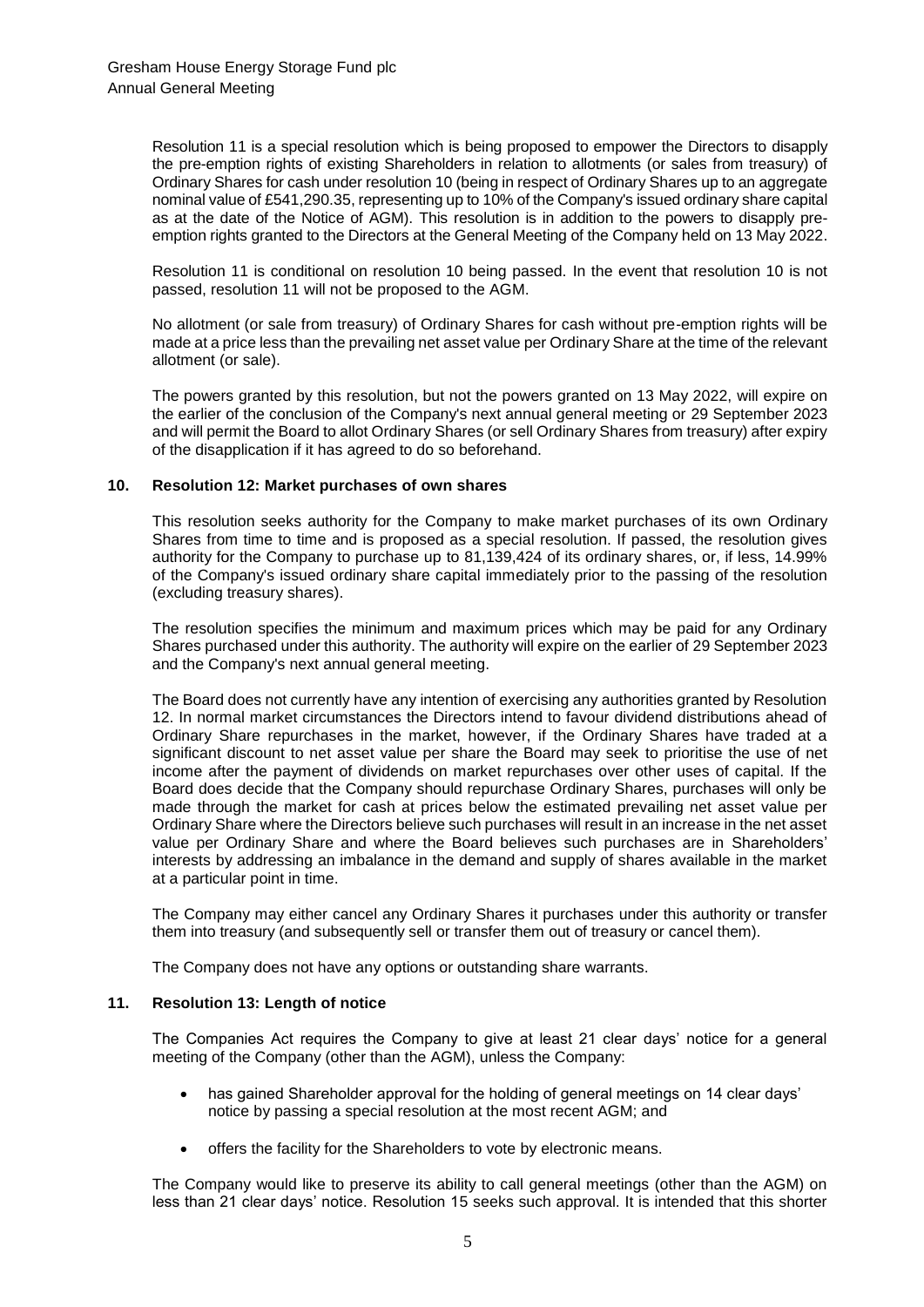notice period would be used where the flexibility is merited by the business of the meeting and is thought to be in the interests of the Shareholders as a whole. Should this resolution be approved it will be valid until the earlier of 29 September 2023, or the Company's next AGM (when it is intended that a similar resolution will be proposed).

# **ACTION TO BE TAKEN BY SHAREHOLDERS**

All Shareholders, whose names appear on the register of members at the record date shown below, are encouraged to vote via proxy at the AGM.

Accordingly, please:

- register your proxy appointment electronically;
- request a hard copy form of proxy from the Registrar (see note 4); or
- in the case of Shareholders who hold their shares in uncertificated form, please use the CREST electronic proxy appointment service (see note 5).

In each case, your completed proxy appointment must be received by the Company's registrar by no later than **10:00 a.m. on Tuesday, 28 June 2022**.

# **PROXY DEADLINE AND RECORD DATE**

| Date on which proxies must be received | 10:00am on Tuesday, 28 June 2022           |
|----------------------------------------|--------------------------------------------|
| Record date to vote at the meeting     | close of business on Tuesday, 28 June 2022 |

# **RESOLUTIONS**

Shareholders' attention is drawn to the resolutions to be proposed at the AGM, and the corresponding notes, set out below. Resolutions 1 to 10 will be proposed as ordinary resolutions and resolutions 11 to 13 will be proposed as special resolutions. Resolutions proposed as ordinary resolutions at the AGM require a simple majority of the votes cast by members attending the meeting or by proxy in order to be passed. Resolutions proposed as a special resolution will require a 75% majority of the votes cast by members attending the meeting or by proxy in order to be passed.

All Shareholders holding Ordinary Shares on the record date shown above, or, if the AGM is adjourned, on the register of Shareholders 48 hours before the time of any adjourned AGM, are entitled to vote at the AGM by appointing the Chair as their proxy. In calculating such 48-hour periods, no account shall be taken of any part of a day that is not a Business Day.

The quorum for the AGM is not less than two members present (attending in person or by proxy).

If a quorum is not present within 15 minutes after the time appointed for the commencement of the meeting, the AGM will be adjourned to 10:00 a.m. on Monday, 11 July 2022, when those members who are present in person or by proxy will constitute a quorum.

#### **RECOMMENDATION**

Full details of the resolutions are set out below. The Directors consider that all of the resolutions to be proposed at the AGM are in the best interests of the Company and its members as a whole.

Accordingly, the Board unanimously recommends that Shareholders vote in favour of the resolutions to be proposed at the AGM as each of the Directors intend to do in relation to the Ordinary Shares in respect of which they have voting control.

If you have any questions that you would like to put to the Board or the Investment Manager please contact the Company Secretary, by email at GHEnergyStorageCoSec@jtcgroup.com by no later than close of business on Friday, 24 June 2022.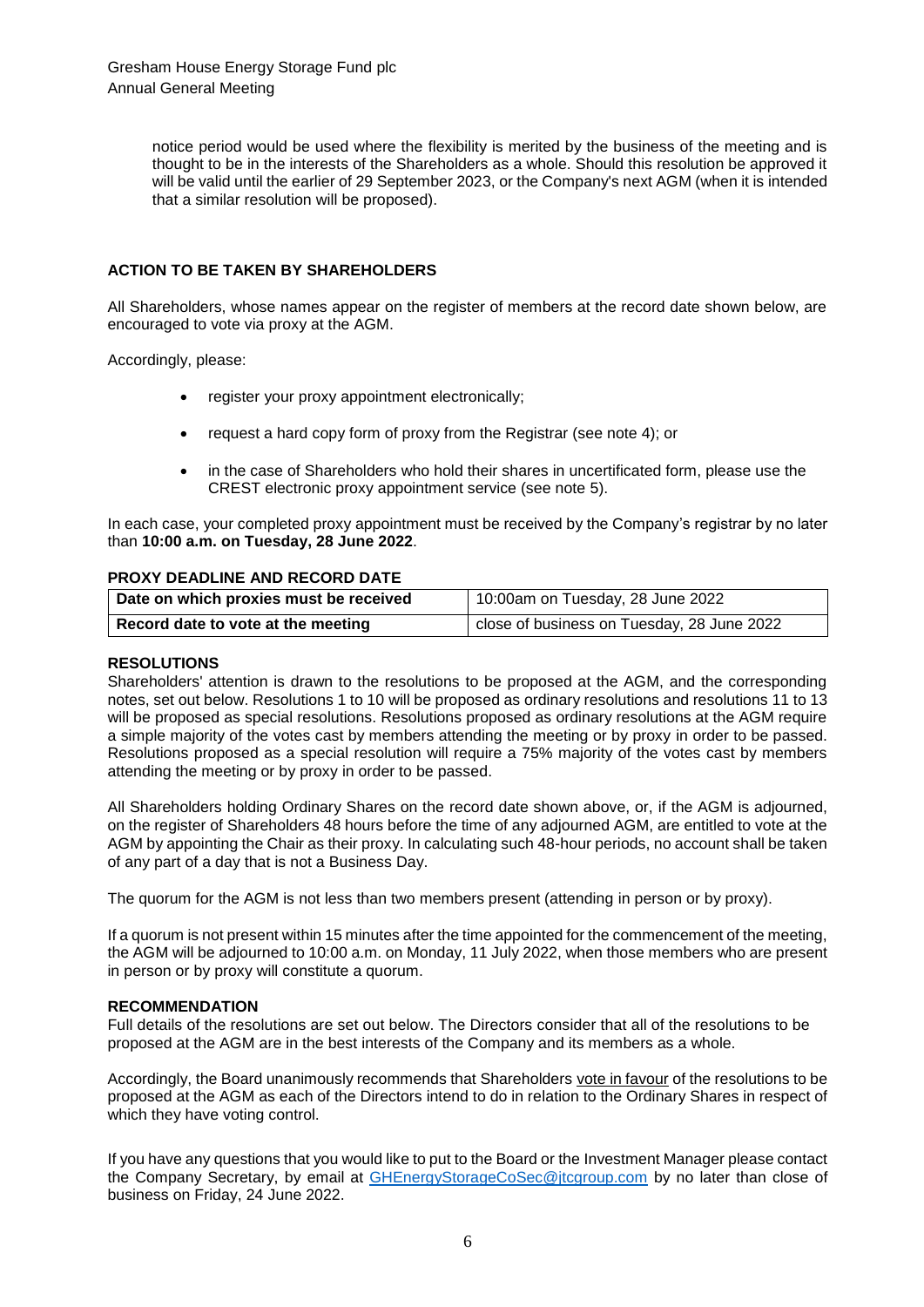Gresham House Energy Storage Fund plc Annual General Meeting

Yours sincerely

**John Leggate CBE Chair Gresham House Energy Storage Fund PLC**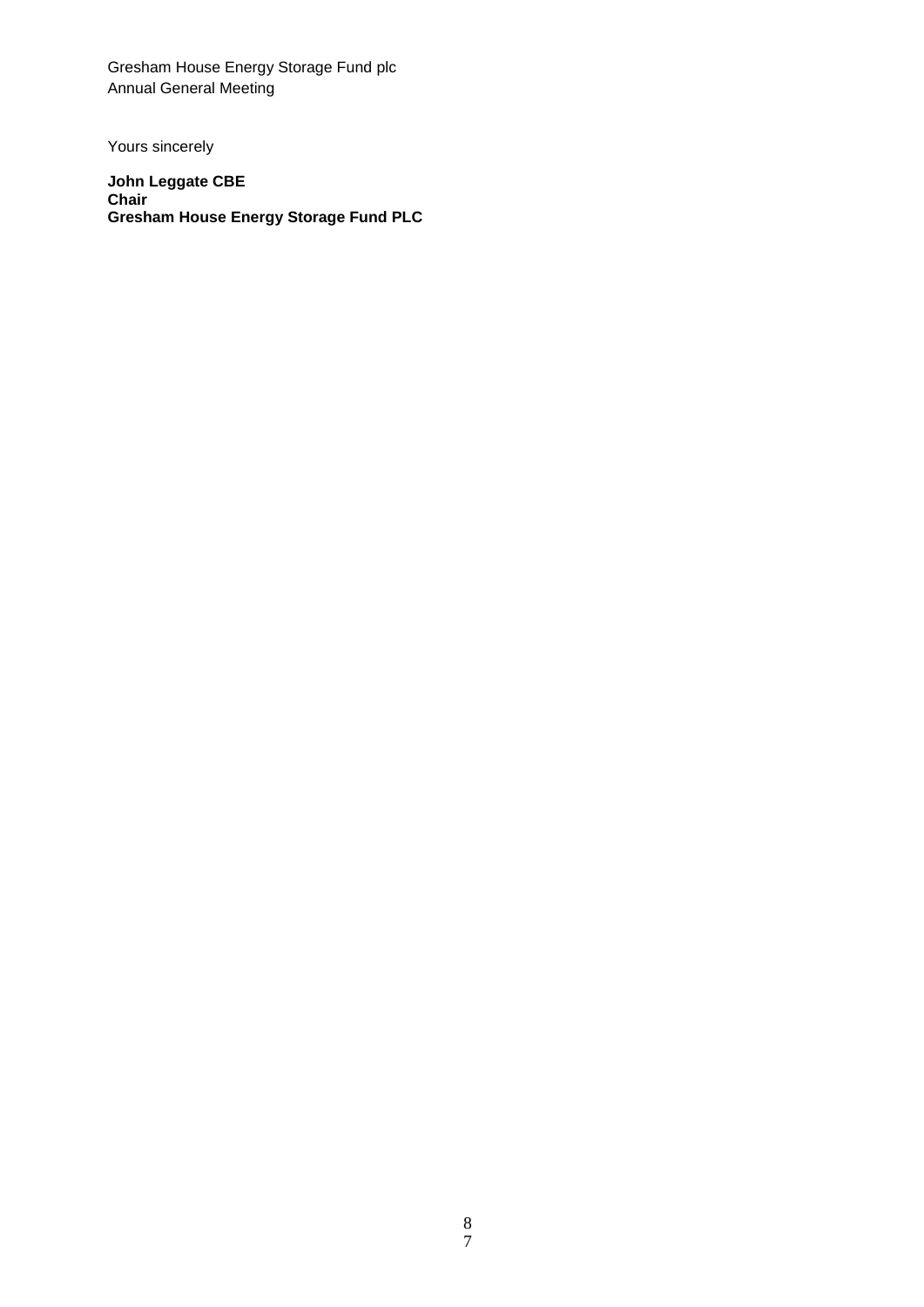## **GRESHAM HOUSE ENERGY STORAGE FUND PLC**

#### **Notice of Annual General Meeting**

Notice is hereby given that the annual general meeting of Gresham House Energy Storage Fund PLC (the "**Company**") will be held at 10:00 a.m. on Thursday, 30 June 2022 to transact the business set out in the resolutions below. The AGM will be held at 18th Floor, The Scalpel, 52 Lime Street, London, EC3M 7AF.

#### **Resolutions**

Resolutions 1 to 10 (inclusive) will be proposed as Ordinary Resolutions which require more than 50% of the votes cast to be in favour in order for the resolutions to be passed. Resolutions 11 to 13 will be proposed as Special Resolutions which require at least 75% of the votes cast to be in favour in order for the resolutions to be passed.

## **AS ORDINARY BUSINESS TO CONSIDER AND, IF THOUGHT FIT, RESOLVE THE FOLLOWING:**

- 1. To receive the Company's annual report and financial statements for the financial year ended 31 December 2021 with the directors' report and auditor's report included in those financial statements.
- 2. To approve and adopt the directors' remuneration report (excluding the directors' remuneration policy, set out on page 45 of the directors' remuneration report), as set out on pages 45 to 47 of the Company's annual report and financial statements for the financial year ended 31 December 2021.
- 3. To approve the Company's dividend policy to pay four interim dividends per year.
- 4. To re-elect John Leggate CBE as a director of the Company.
- 5. To re-elect Duncan Neale as a director of the Company.
- 6. To re-elect Cathy Pitt as a director of the Company.
- 7. To re-elect David Stevenson as a director of the Company.
- 8. To appoint BDO LLP as the Company's auditor to hold office from the conclusion of this meeting until the conclusion of the next annual general meeting at which accounts are laid before the Company.
- 9. To authorise the board of directors of the Company from time to time (the "**Directors**") to determine the auditor's remuneration.

#### **AS SPECIAL BUSINESS TO CONSIDER AND, IF THOUGHT FIT, RESOLVE THE FOLLOWING:**

- 10.THAT, in accordance with section 551 of the Companies Act 2006 (the "**Companies Act**"), the Directors be generally and unconditionally authorised to exercise all powers of the Company to allot relevant securities (within the meaning of section 551 of the Companies Act) up to an aggregate nominal amount of £541,290.35, being 10% of the issued share capital as at 28 June 2022, and representing 54,129,035 ordinary shares of £0.01 each in the Company ("**Ordinary Shares**"), with such authority to:
	- a) be in addition to and without prejudice to the authorities to allot relevant securities granted to the Directors at the General Meeting of the Company held on 13 May 2022, but shall otherwise expire on 29 September 2023 or, if earlier, the date of the next annual general meeting of the Company unless previously renewed, varied or revoked by the Company in general meeting, save that the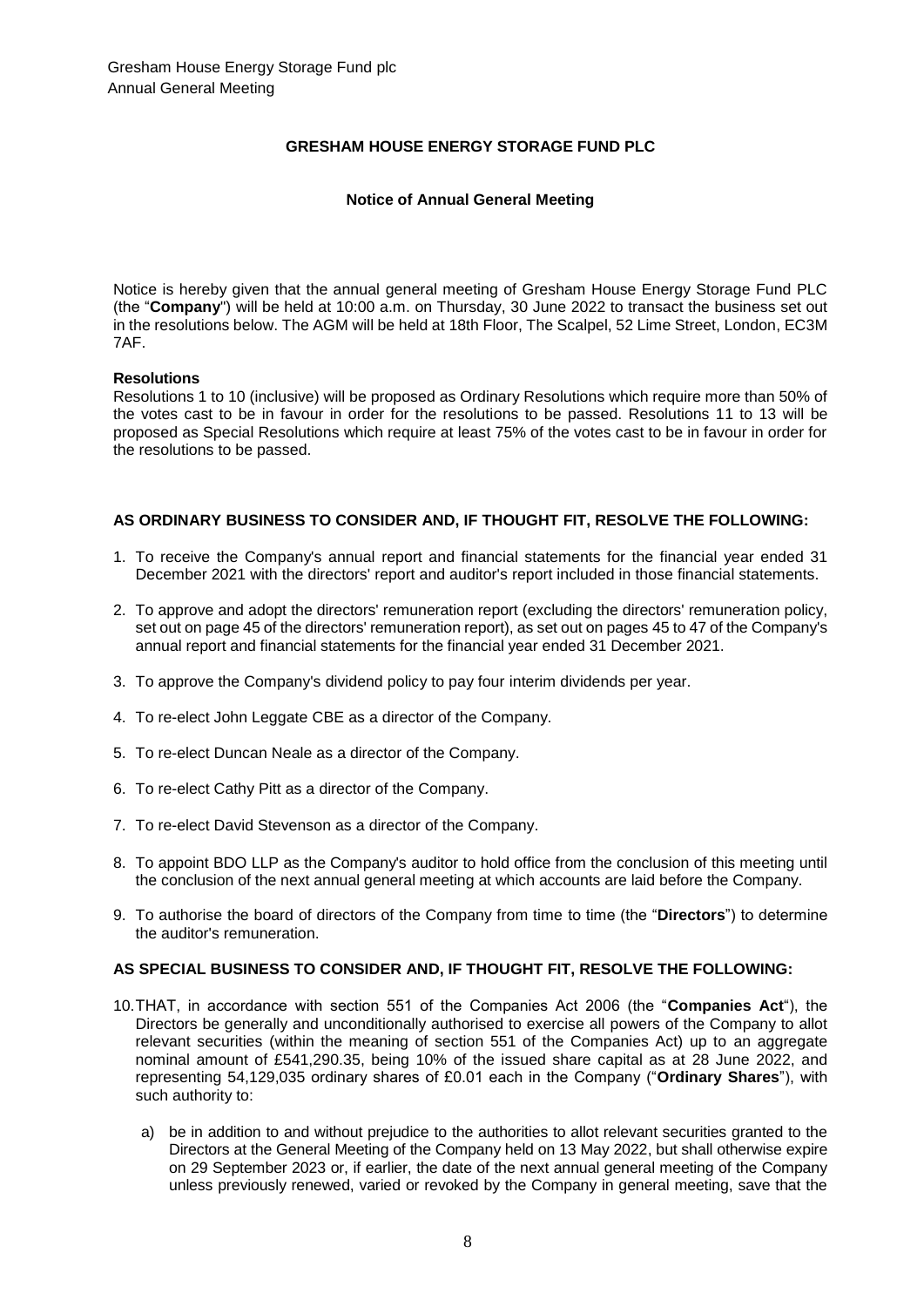Company may, at any time prior to the expiry of such power, make an offer or enter into an agreement which would or might require relevant securities to be allotted or sold from treasury after the expiry of such power and the Directors may allot or sell from treasury relevant securities in pursuance of such an offer or agreement as if such power had not expired; and

- b) revoke and replace all existing but unexercised authorities granted to the Directors to allot relevant securities but without prejudice to any allotment of relevant securities or grant of rights already made, offered or agreed to be made pursuant to such authorities.
- 11.THAT, subject to the passing of resolution 10, and in addition and without prejudice to the powers to allot equity securities and to sell Ordinary Shares held by the Company as treasury shares for cash as if section 561(1) of the Companies Act did not apply granted to the Directors at the General Meeting of the Company held on 13 May 2022, the Directors be generally and unconditionally empowered to allot equity securities (as defined in section 560(1) of the Companies Act) for cash pursuant to the authority conferred by resolution 10 and/or to sell Ordinary Shares held by the Company as treasury shares as if section 561(1) of the Companies Act did not apply to any such allotment or sale, provided that the power granted by this resolution shall:
	- a) be limited to the allotment or sale of equity securities up to an aggregate nominal amount of £541,290.35 (being 10% of the issued share capital of the Company as at 28 June 2022 and representing 54,129,035 ordinary shares of £0.01 each in the Company); and
	- b) expire on 29 September 2023 or, if earlier, at the conclusion of the next annual general meeting of the Company (unless previously renewed, varied or revoked by the Company in general meeting), save that the Company may, at any time prior to the expiry of such power, make an offer or enter into an agreement which would or might require equity securities to be allotted or sold from treasury after the expiry of such power and the Directors may allot or sell ordinary shares from treasury in pursuance of such an offer or agreement as if such power had not expired.
- 12.THAT the Company be and is hereby generally and unconditionally authorised for the purposes of section 701 of the Companies Act to make one or more market purchases (within the meaning of section 693(4) of the Companies Act) of ordinary shares of £0.01 each in the capital of the Company (either for retention as treasury shares for future reissue, resale, transfer or cancellation), provided that:
	- a) the maximum aggregate number of Ordinary Shares that may be purchased is 81,139,424;
	- b) the minimum price (excluding expenses) which may be paid for each Ordinary Share is £0.01;
	- c) the maximum price (excluding expenses) which may be paid for each Ordinary Share is an amount equal to the higher of:
		- i) 105% of the average of the middle market quotations for an Ordinary Share in the Company for the five business days immediately preceding the day on which that Ordinary Share is purchased; and
		- ii) the higher of:
			- a. the price of the last independent trade of an ordinary share on the Specialist Fund Segment of the London Stock Exchange; and
			- b. the highest current independent bid for an ordinary share on the Specialist Fund Segment of the London Stock Exchange; and
	- d) the authority shall expire on 29 September 2023 or, if earlier, at the conclusion of the Company's next annual general meeting, unless such authority is renewed, varied or revoked prior to that time and save that the Company may, before the expiry of the authority granted by this resolution, enter into a contract to purchase Ordinary Shares which will or may be executed wholly or partly after the expiry of such authority.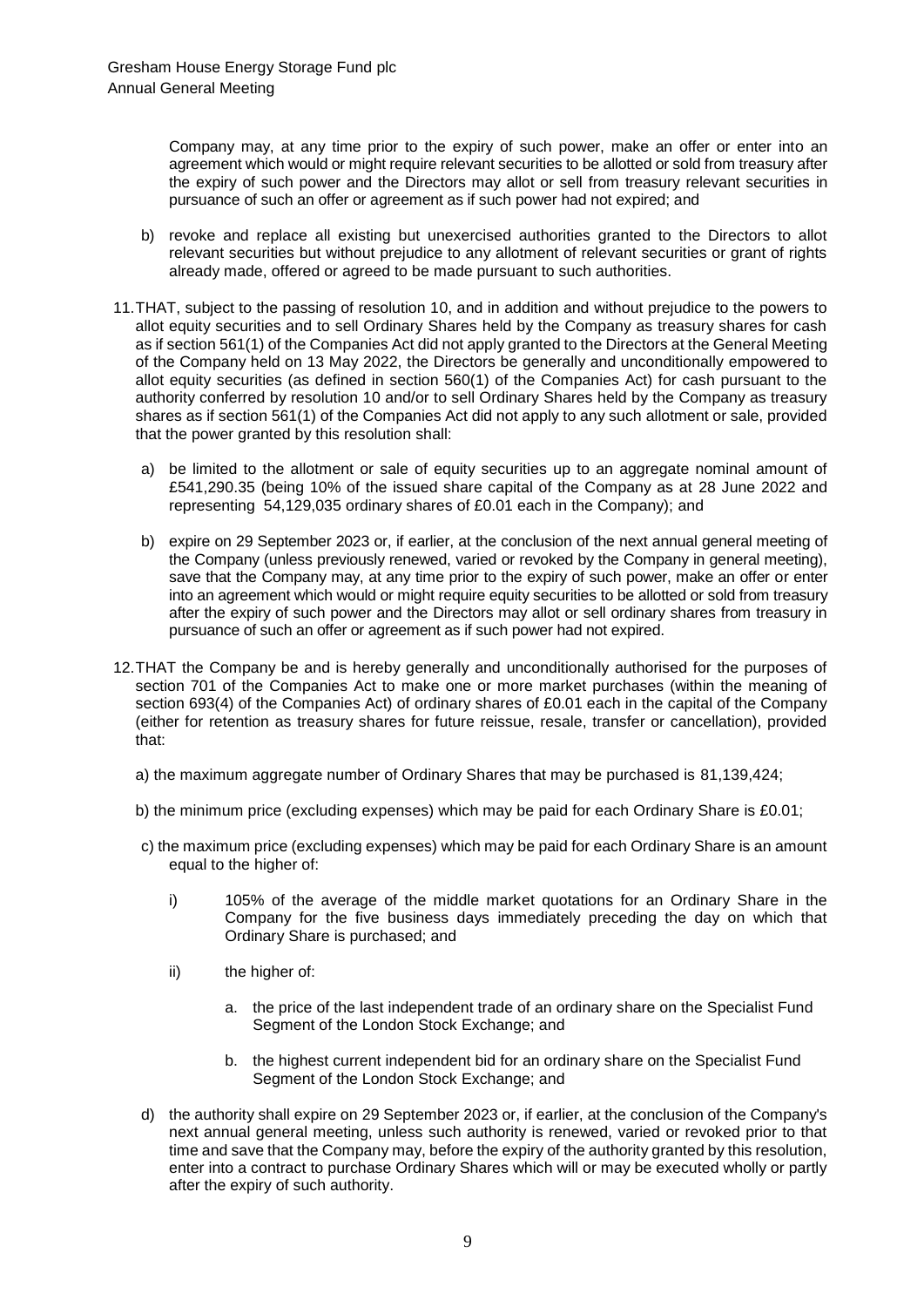13.THAT a general meeting, other than an annual general meeting, may be called on not less than 14 clear days' notice provided that this authority shall expire on 29 September 2023 or, if earlier, at the conclusion of the Company's next annual general meeting.

# **By order of the Board**

#### **William Cameron**

for and on behalf of JTC (UK) Limited As Company Secretary for Gresham House Energy Storage Fund PLC Date: 7 June 2022

#### **Registered Office:**

The Scalpel 18<sup>th</sup> Floor 52 Lime Street London EC3M 7AF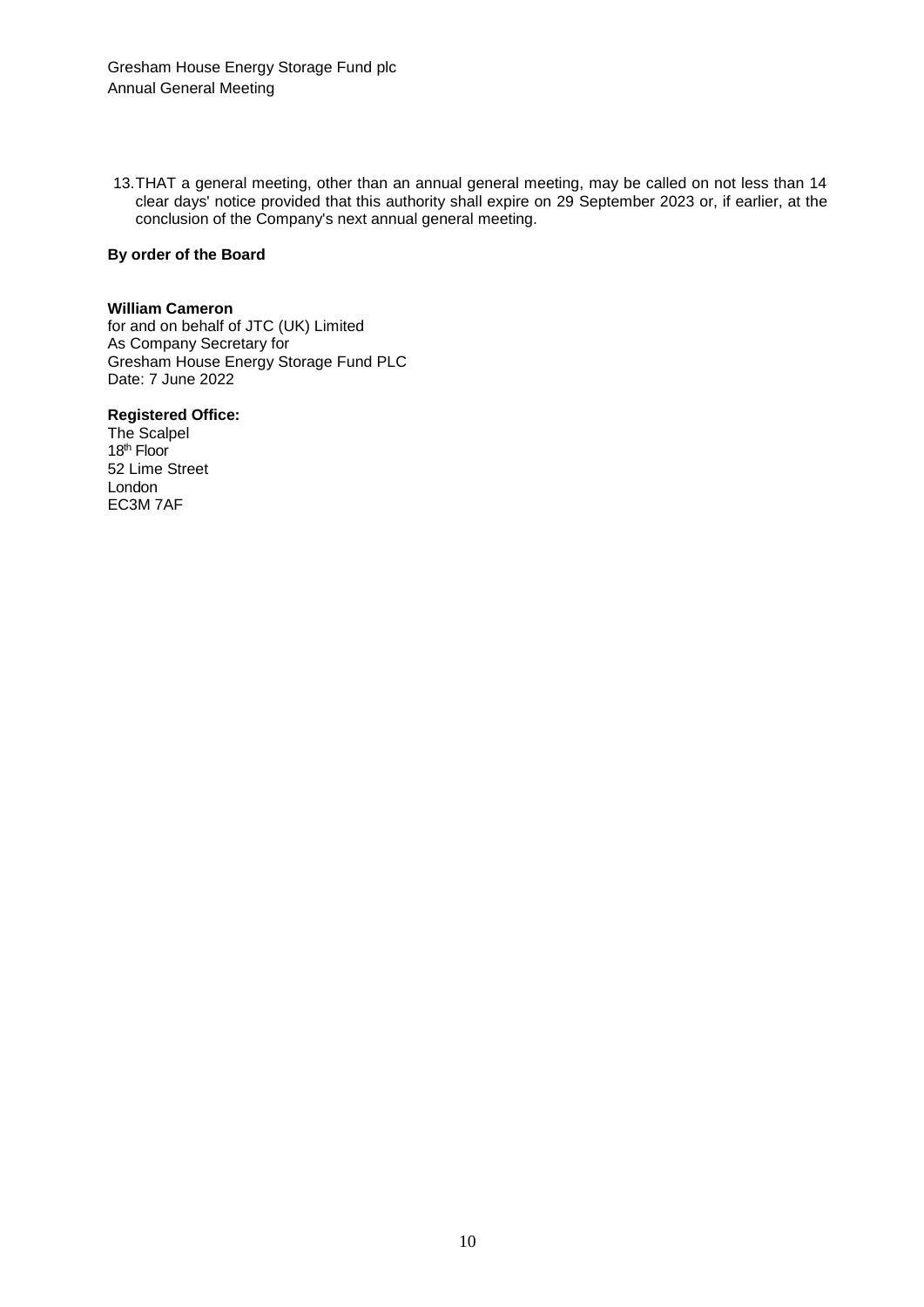# **Notes to the Notice of Annual General Meeting**

## **1. Entitlement to attend and vote**

- 1.1. Members registered in the Company's register of members at:
	- Close of business on Tuesday, 28 June 2022; or
	- if the meeting is adjourned, the time which is 48 hours before the time fixed for the adjourned meeting (not counting any part of a day that is not a Business Day),

shall be entitled to vote at the meeting by appointing the Chair as their proxy. Changes to the register of members after the relevant deadline shall be disregarded in determining the rights of any person to attend and vote at the meeting.

- 1.2. In the case of joint holders, the vote of the senior holder who tenders a vote whether attending virtually or by proxy shall be accepted to the exclusion of the votes of the other joint holders and, for this purpose, seniority shall be determined by the order in which the names stand in the register of members of the Company in respect of the relevant joint holding.
- 1.3. As explained in the Chair's letter, Shareholders are requested to not attend the AGM in person since those that do may be refused entry.

# **2. Website giving information regarding the meeting**

- 2.1. Information regarding the meeting, including the information required by section 311A of the Companies Act, can be found on the Shareholder information section of the Company's website at [https://greshamhouse.com/real-assets/new-energy/gresham-house-energy-storage-fund-plc/.](https://greshamhouse.com/real-assets/new-energy/gresham-house-energy-storage-fund-plc/)
- 2.2. The Company's Articles of Association allow the use of electronic communications with members as the default position, by placing documents such as its annual report on the Company website rather than having to send it in hard copy. The Company will notify Shareholders, by post or by email if they have provided an email address, that a document is available on the website. Members are entitled, however, to request a hard copy document at any time.

# **3. Attending in person**

3.1. Shareholders are welcome to attend the AGM in person. Please notify the Company Secretary at [GHEnergyStorageCoSec@jtcgroup.com](mailto:GHEnergyStorageCoSec@jtcgroup.com) should you wish to attend in person. This will be to facilitate access to the meeting and to make the appropriate arrangements for the meeting.

# 3.2. **Appointment of proxies**

- 4.1. A member entitled to attend and vote at the meeting convened by the above Notice of AGM is entitled to appoint one or more proxies to exercise all or any of the rights of the members to attend and speak and vote in his/her place. If a member wishes to appoint more than one proxy and so requires additional proxy forms, the member should contact the Company's Registrar Computershare Investor Services PLC, The Pavilions, Bridgwater Road, Bristol BS99 6ZY. A proxy need not be a member of the Company.
- 4.2. To appoint a proxy, you may photocopy the form of proxy enclosed with this Notice of AGM. To be valid the forms of proxy, together with the power of attorney or other authority (if any) under which it is signed or a notarially certified or office copy of the same, must be completed and returned in accordance with the instructions printed thereon to the office of the Company's registrar or delivered by hand (during office hours) to the same address as soon as possible and in any event so as to arrive by not later than 10:00 a.m. on Tuesday, 28 June 2022.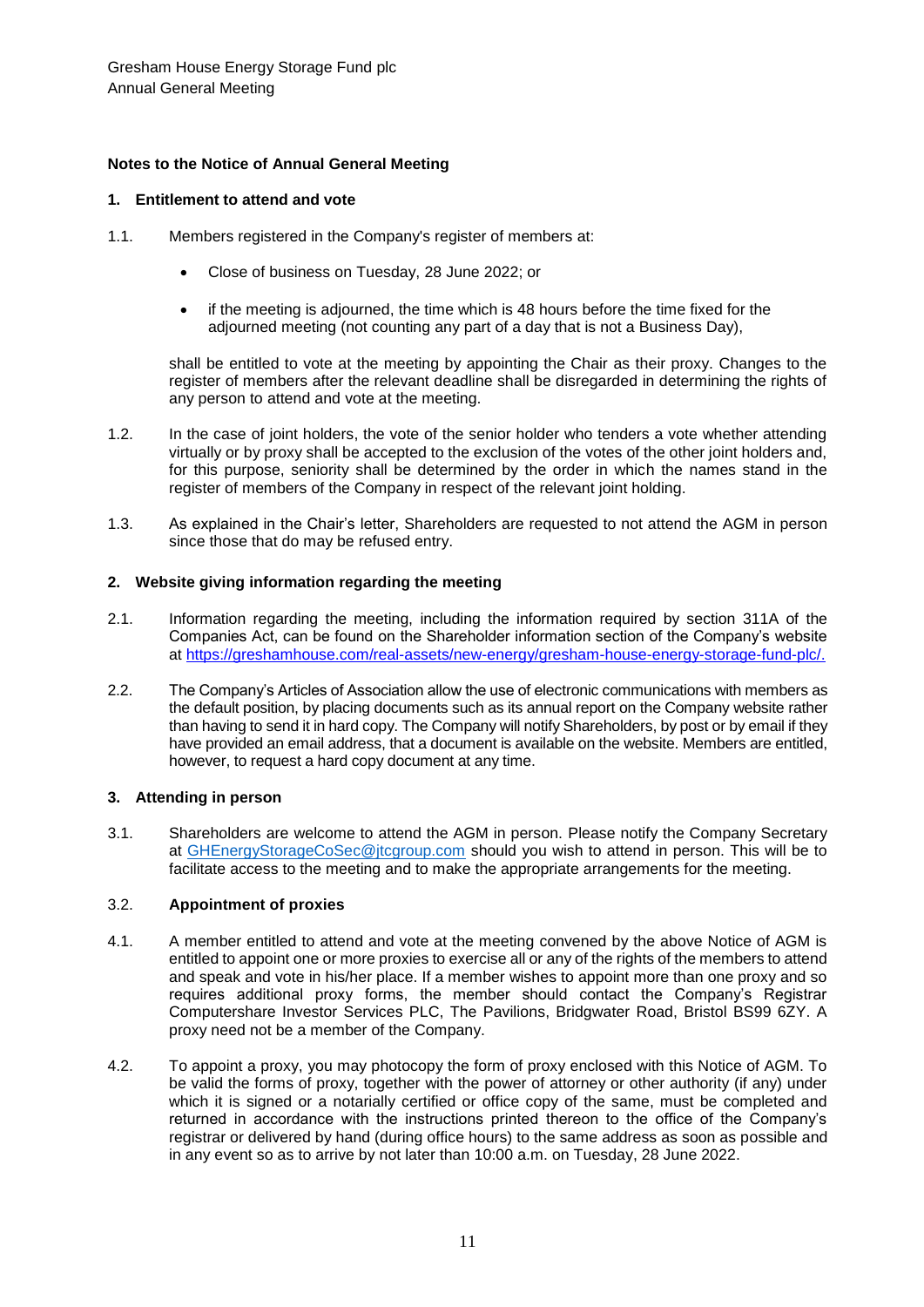- 4.3. A vote withheld is not a vote in law, which means the vote will not be counted in the calculation of votes for or against the resolutions. If no voting indication is given, a proxy may vote or abstain from voting at his/her discretion. A proxy may vote (or abstain from voting) as he or she thinks fit in relation to any other matter put before the meeting.
- 4.4. Members who wish to revoke or change their proxy instructions should submit a new proxy appointment using the methods set out above. Note that any amended proxy appointment or revocation received after the relevant cut-off time for receipt of proxy appointments (see above) may be disregarded.
- 4.5. If a member submits more than one valid proxy appointment, the appointment received last before the latest time for the receipt of proxies will take precedence.
- 4.6. If a quorum is not present within 15 minutes from the time appointed for the commencement of the meeting, the meeting will be adjourned to 10:00 a.m. on Monday, 11 July 2022.
- 4.7. Any person receiving a copy of this Notice of AGM as a person nominated by a member to enjoy information rights under section 146 of the Companies Act 2006 (a "**Nominated Person**") should note that the provisions in Notes concerning the appointment of a proxy or proxies to attend the meeting in place of a member, do not apply to a Nominated Person as only members have the right to appoint a proxy. However, a Nominated Person may have a right under an agreement between the Nominated Person and the member by whom he or she was nominated to be appointed, or to have someone else appointed, as a proxy for the meeting. If a Nominated Person has no such proxy appointment right or does not wish to exercise it, he/she may have a right under such an agreement to give instructions to the member as to the exercise of voting rights at the meeting.
- 4.8. Nominated Persons should also remember that their main point of contact in terms of their investment in the Company remains the member who nominated the Nominated Person to enjoy information rights (or perhaps the custodian or broker who administers the investment on their behalf). Nominated Persons should continue to contact that member, custodian or broker (and not the Company) regarding any changes or queries relating to the Nominated Person's personal details and interest in the Company (including any administrative matter).
- 4.9. The only exception to this is where the Company expressly requests a response from a Nominated Person.
- 4.10. Pursuant to regulation 41 of the Uncertificated Securities Regulations 2001, only members registered in the register of members of the Company by close of business two days (excluding non-working days) prior to the time fixed for the meeting shall be entitled to attend and vote at the meeting in respect of the number of Ordinary Shares registered in their name at such time. If the meeting is adjourned, the time by which a person must be entered on the register of members of the Company in order to have the right to attend and vote at the adjourned meeting is the close of business two days prior to the time of the adjournment. Changes to the register of members after the relevant times shall be disregarded in determining the rights of any person to attend and vote at the meeting.
- 4.11. Given current circumstances, it is recommended that the Chair of the meeting should be appointed as your proxy.
- 4.12. If the Chair, as a result of any proxy appointments, is given discretion as to how the votes the subject of those proxies are cast and the voting rights in respect of those discretionary proxies, when added to the interests in the Company's securities already held by the Chair, result in the Chair holding such number of voting rights that he has a notifiable obligation under the Disclosure Guidance and Transparency Rules, the Chair will make the necessary notifications to the Company and the Financial Conduct Authority. As a result, any member holding 3 per cent. or more of the voting rights in the Company who grants the Chair a discretionary proxy in respect of some or all of those voting rights and so would otherwise have a notification obligation under the Disclosure Guidance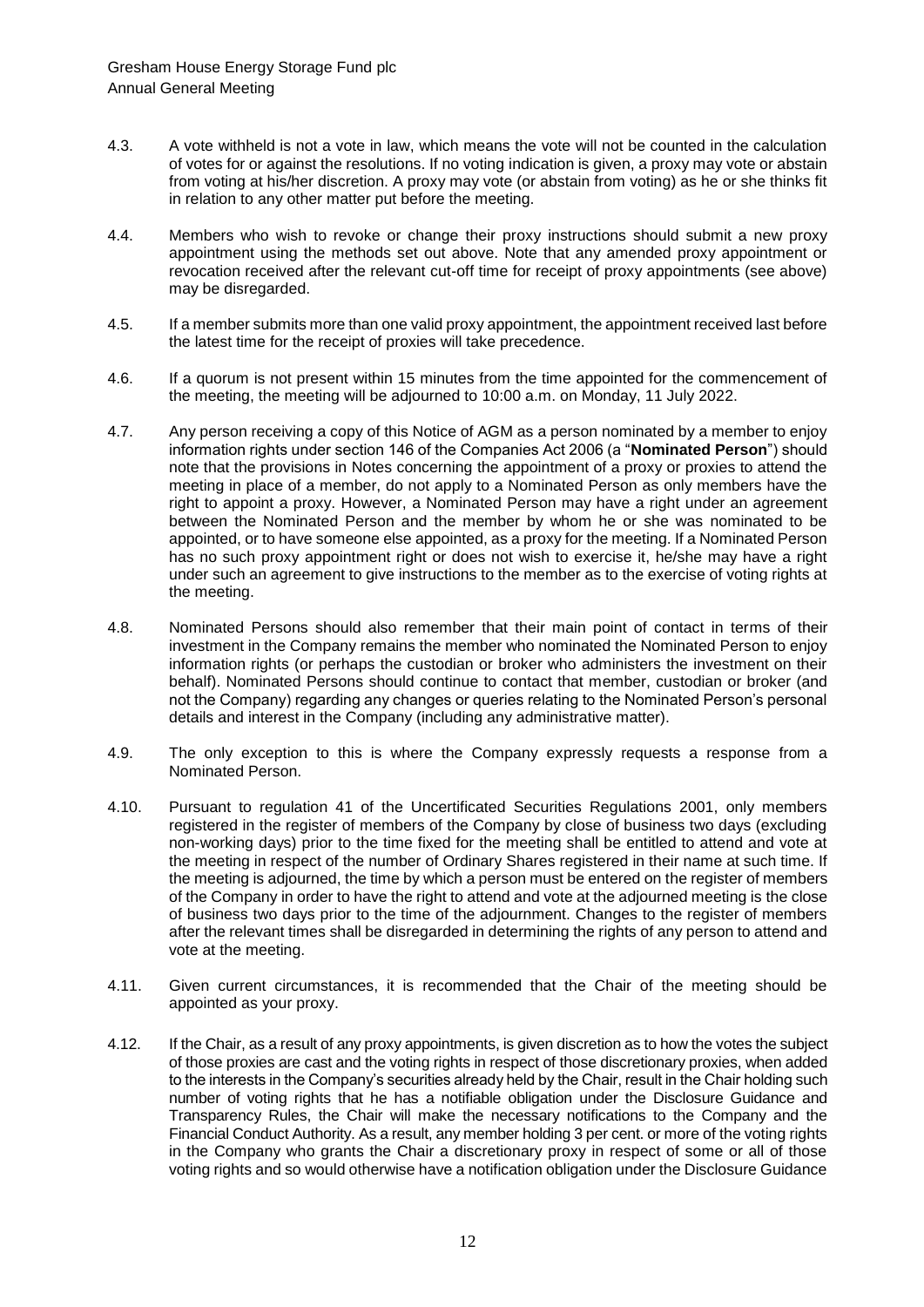and Transparency Rules, need not make a separate notification to the Company and the Financial Conduct Authority.

# **5. Appointment of proxies through CREST**

- 5.1. CREST members who wish to appoint a proxy or proxies through the CREST electronic proxy appointment service may do so by following the procedures described in the CREST manual which can be viewed at https://www.euroclear.com/about/en/business/Keylegaldocuments.html. CREST personal members or other CREST sponsored members, and those CREST members who have appointed (a) voting service provider(s), should refer to their CREST sponsor or voting provider(s), who will be able to take the appropriate action on their behalf. In order for a proxy appointment or instruction made using the CREST service to be valid, the appropriate CREST message (a "CREST Proxy Instruction") must be properly authenticated in accordance with Euroclear's specifications and must contain the information required for such instructions, as described in the CREST manual. The message, regardless of whether it constitutes the appointment of a proxy or an amendment to the instruction given to a previously appointed proxy must, in order to be valid, be transmitted so as to be received by the issuer's agent (CREST ID) by not later than 10:00 p.m. on Tuesday, 28 June 2022. For this purpose, the time of receipt will be taken to be the time (as determined by the timestamp applied to the message by the CREST applications host) from which the issuer's agent is able to retrieve the message by enquiry to CREST in the manner prescribed by CREST. After this time, any change of instructions to proxies appointed through CREST should be communicated to the appointee through other means.
- 5.2. CREST members and, where applicable, their CREST sponsors or voting service providers should note that Euroclear does not make available special procedures in CREST for any particular messages. Normal system timings and limitations will therefore apply in relation to the input of CREST Proxy Instructions. It is the responsibility of the CREST member concerned to take (or, if the CREST member is a CREST personal member or sponsored member or has appointed (a) voting service provider(s), to procure that his CREST sponsor or voting service provider(s) take(s)) such action as shall be necessary to ensure that a message is transmitted by means of the CREST system by any particular time. In this connection, CREST members and, where applicable, their CREST sponsors or voting service providers are referred, in particular, to those sections of the CREST manual concerning practical limitations of the CREST system and timings.
- 5.3. The Company may treat as invalid a CREST Proxy Instruction in the circumstances set out in Regulation 35(5)(a) of the Uncertificated Securities Regulations 2001.

# **6. Corporate representatives**

6.1. Although a corporation which is a member is entitled under the Companies Act and the Company's Articles of Association to appoint one or more corporate representatives who may exercise, on its behalf, all its powers as a member provided that no more than one corporate representative exercises powers over the same share, members should note that any corporate representatives that attempt to attend the AGM may be refused entry.

# **7. Issued shares and total voting rights**

- 7.1. As at close of business on 6 June 2022, which is the latest practicable date before publication of this notice, the Company's issued share capital comprised 541,290,353Ordinary Shares. Each Ordinary Share carries the right to one vote at a general meeting of the Company and, therefore, the total number of voting rights in the Company as at close of business on 6 June 2022 is 541,290,353. No Ordinary Shares are held in treasury.
- 7.2. The Company's website will include information on the number of shares and voting rights.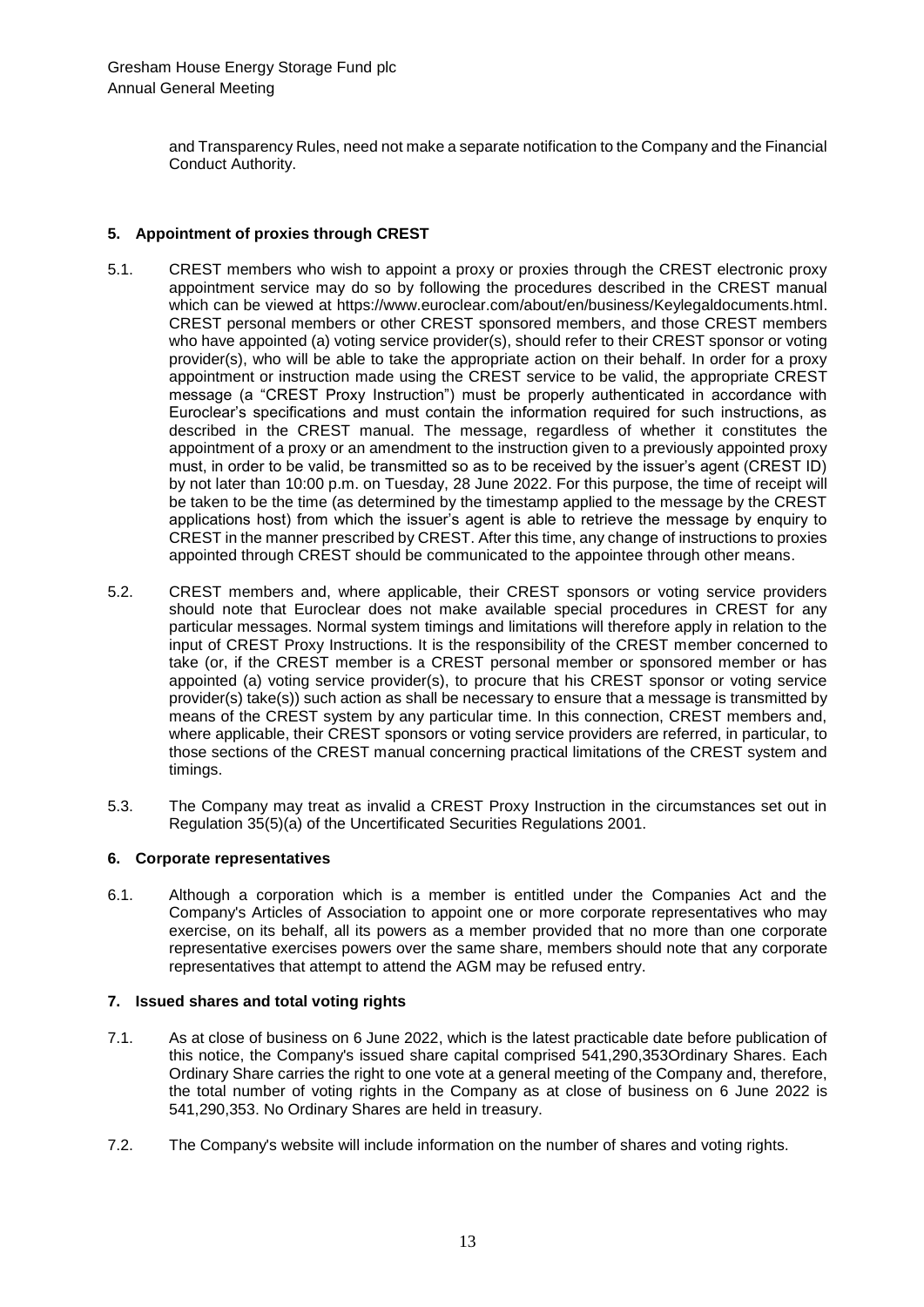# 8. **Questions at the meeting**

8.1 The Company will be taking any questions at the AGM. However, members are encouraged to submit their questions to GHEnergyStorageCoSec@jtcgroup.com in advance of the AGM. To the extent that it is appropriate to do so, the Board will respond to any questions received in a Q&A which will be posted on the Company's website, in advance of the AGM. Please note all questions should be submitted by close of business on Friday, 24 June 2022.

## **9. Statements pursuant to section 527 of the Companies Act**

9.1. Under section 527 of the Companies Act, members meeting the threshold requirements set out in that section have the right to require the Company to publish on a website a statement setting out any matter relating to: (i) the audit of the Company's accounts (including the auditor's report and the conduct of the audit) that are to be laid before the AGM; or (ii) any circumstances connected with an auditor of the Company ceasing to hold office since the previous meeting at which annual accounts and reports were laid in accordance with section 437 of the Companies Act. The Company may not require the members requesting any such website publication to pay its expenses in complying with sections 527 or 528 of the Companies Act. Where the Company is required to place a statement on a website under section 527 of the Companies Act, it must forward the statement to the Company's auditor not later than the time when it makes the statement available on the website. The business which may be dealt with at the AGM includes any statement that the Company has been required under section 527 of the Companies Act to publish on a website.

## **10. Members' power to require circulation of resolutions for AGMs**

- 10.1. Members representing 5% or more of the total voting rights of all the members or at least 100 persons (being either members who have a right to vote at the AGM and hold shares on which there has been paid up an average sum, per member, of £100, or persons satisfying the requirements set out in s.153(2) of the Companies Act) may:
	- 10.1.1. require the Company, under s.338 of the Companies Act, to give notice of a resolution which may properly be moved at the AGM. Any such request, which must comply with s.338(4) of the Companies Act, must be received by the Company no later than 6 weeks before the date fixed for the AGM; and
	- 10.1.2. require the Company, under s.338A of the Companies Act to include a matter (other than a proposed resolution) in the business to be dealt with at the AGM. Any such request, which must comply with s.338A(3) of the Companies Act, must be received by the Company no later than 6 weeks before the date fixed for the AGM.

# **11. Documents on display**

- 11.1. A copy of the current Articles and of the proposed New Articles marked up to show the proposed amendments will be available for inspection on the Company's website amendments will be available for inspection on the Company's website <https://greshamhouse.com/real-assets/new-energy/gresham-house-energy-storage-fund-plc/> and at the Company's registered office during normal business hours in each case until conclusion of the meeting.
- 11.3. Copies of the letters of appointment of the non-executive directors' and the Company's articles of association are generally available for inspection on the Company's website <https://greshamhouse.com/real-assets/new-energy/gresham-house-energy-storage-fund-plc/> and at the Company's registered office during normal business hours.

# **12. Communication**

12.1. Except as provided above, members who have general queries about the meeting should telephone Computershare Investor Services PLC on 0370 703 6253. Calls are charged at the standard geographic rate and will vary by provider. Calls outside the United Kingdom will be charged at the applicable international rate. Computershare is open between 09:00 - 17:30,